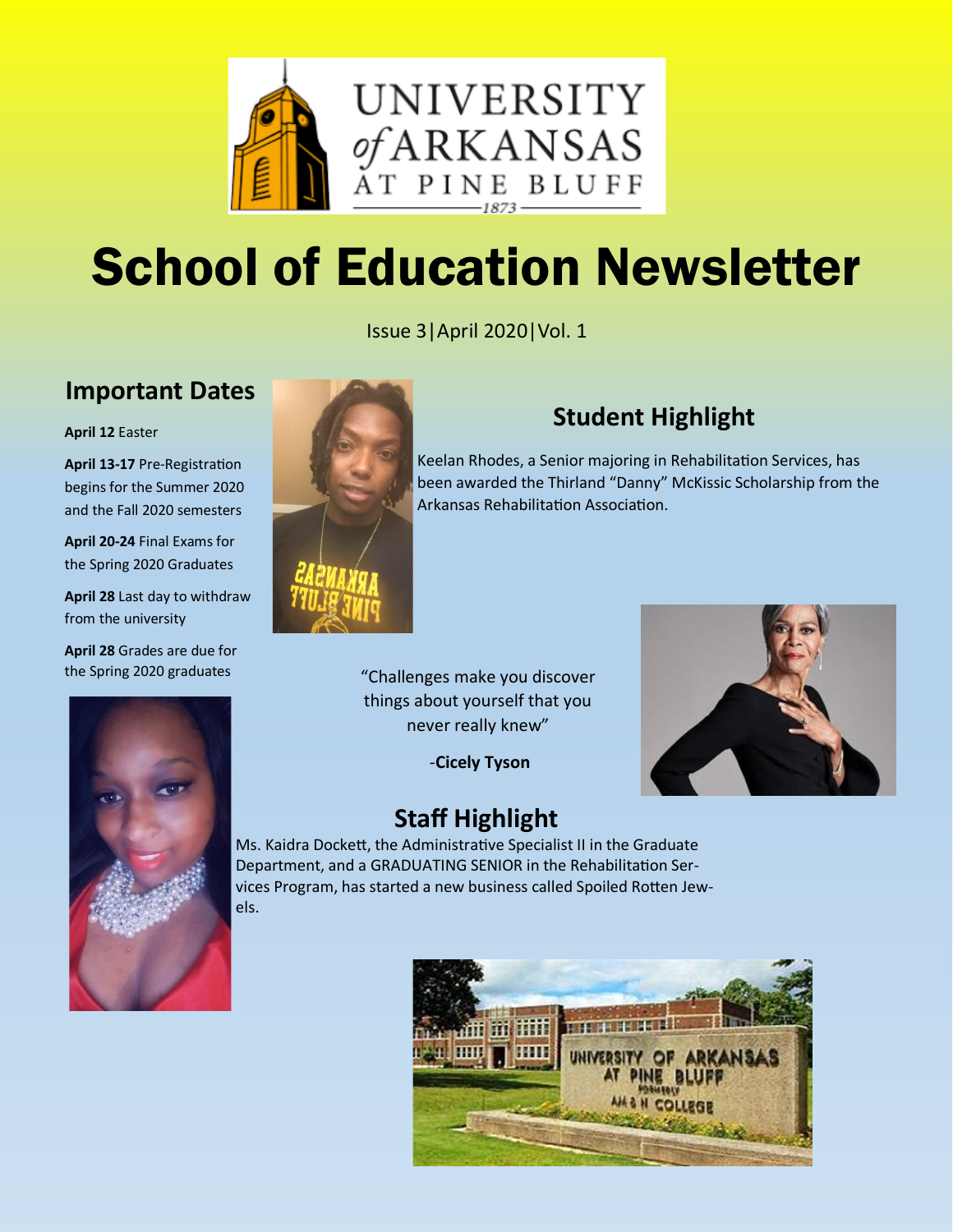# FACE OFF by Dr. Wanda Newell

Students are our sole purpose for being at UAPB. Without students there will be no University of Arkansas at Pine Bluff. We need students to exist. Recognizing our need and purpose for students doesn't mean faculty has to roll over to every demand or request by students; but we do have to be respectful and understanding.

Our role as faculty is to teach, give advice and gently guide our students to professional learning, growth and development. This can only occur when there is a true connection between students and faculty. Are we modeling, what it means to be a professional in the field of education to our students; especially during the coronavirus pandemic?

Most of us are where we are because someone was considerate and compassionate to our needs and flaws. We were so glad to be in college, that we kept our mouths shut, learned what we could, and rarely questioned our professors. Our generation was taught to comply, listen and be silent. We did this because we wanted to experience the American dreams after years of seeing our parents struggle to make a good living.

Our generation raised our children to be independent, to knock down walls and to challenge any signs of discrimination and poor will. It's no surprise that our students behave in the ways that they do. They were raised in a world where compliance, and "stay-in-your place," was less valued. Our students have been taught to challenge authority, to question what they believe not to be true and openly express their beliefs and thoughts. Some students do so with grace and politeness. Other students can be downright rude.

As Interim Dean of the School of Education, I constantly seek to find solutions to difficult problems. I often consider how I would like to be treated. When the problem involves students, I think about my children and how I would like them to be treated in this very situation. Most importantly, I think each situation should be dealt with as a learning opportunity for both me and the other person. What lessons can be learned from this encounter?

With the Coronavirus-19 pandemic, we are faced with problems we may not have answers to. Some problems come wrapped with emotions because everyone is stressed and unsure. Getting upset and being angry is not a solution to the problem. Now more than ever, we need to take a minute to breathe and relax. While the problem and aggravation may seem more than we can handle, it really is insignificant to what matters in life. This too will pass.

I simply ask you to nurture our students. Let them know, you will work with them. Treat them so they will want to register for the upcoming summer and fall semesters. Most of all be the person, I believe you to be  $-$  a highly professional person who demonstrates love and respect for his or her students.

To be young, gifted and enrolled in college means you are charting your path towards a brighter future. Education has always been considered a major step towards new lifepromoting opportunities. Although, students attend colleges and universities, they can miss opportunities to advance in life because they do not fully understand and embrace the lessons to be learned while attending college. Understanding, the secrets of a college education demystifies success. Knowing the secrets of a college education can not only propel students' professional life; but it can clearly distinguish students from others, whom they may compete with for jobs.

Student must know and understand that they are on a path toward professionalism. Being a professional doesn't start after graduation, it starts the freshman year. Somehow students must learn how to develop a disposition that shouts professionalism. The way students operate at home, or with friends and at social gatherings are often not acceptable in professional environments. Let me share with you three powerful secrets for you to think on as you matriculate through college.

Students have to learn to code-switch. Code-switching is changing to meet the required behavior expectations. This pertains to the use of language, physical appearance and etiquettes/ mannerism. Please don't be fooled by comments that suggest that you can be "You" especially if "You" doesn't help "You" get where "You" need to be. After all, students attend college to prepare for a better life and to secure a career path. Students need to check their attitudes at the door, be flexible, and learn to use tact, timing and tolerance to achieve their professional goals.

Second, college life should help students to become deep thinkers and problem solvers. Students should learn how to explore various options to addressing problems. They should understand that other people do not always have answers or solutions students may need. Thinking deeply and broadly, helps students to discover an array of options and to see that there is more than one way to "skin-a-cat." Developing strong thinking skills will help with future job assignments where students are expected to lead rather than follow. Develop a "No Excuse," approach to life. It will get you further than you can ever imagine.

The final and third secret pertains to college students learning from their mistakes and problems. Accepting the fact, that no person is perfect and life generally has room for mistakes, will help students gain a healthy perspective on the Art of Resolution. When students see their mistakes and problems as learning opportunities; they will grow beyond exceptions. Students; please always remember that you are braver than you believe; stronger than you seem; smarter than you think and more loved than you will ever know. Therefore you should be gentle in your approach, understanding in your responses and flexible when it comes to resolving issues. These three college secrets will propel you to a bright future and a calmer life. Please take heed to this advice.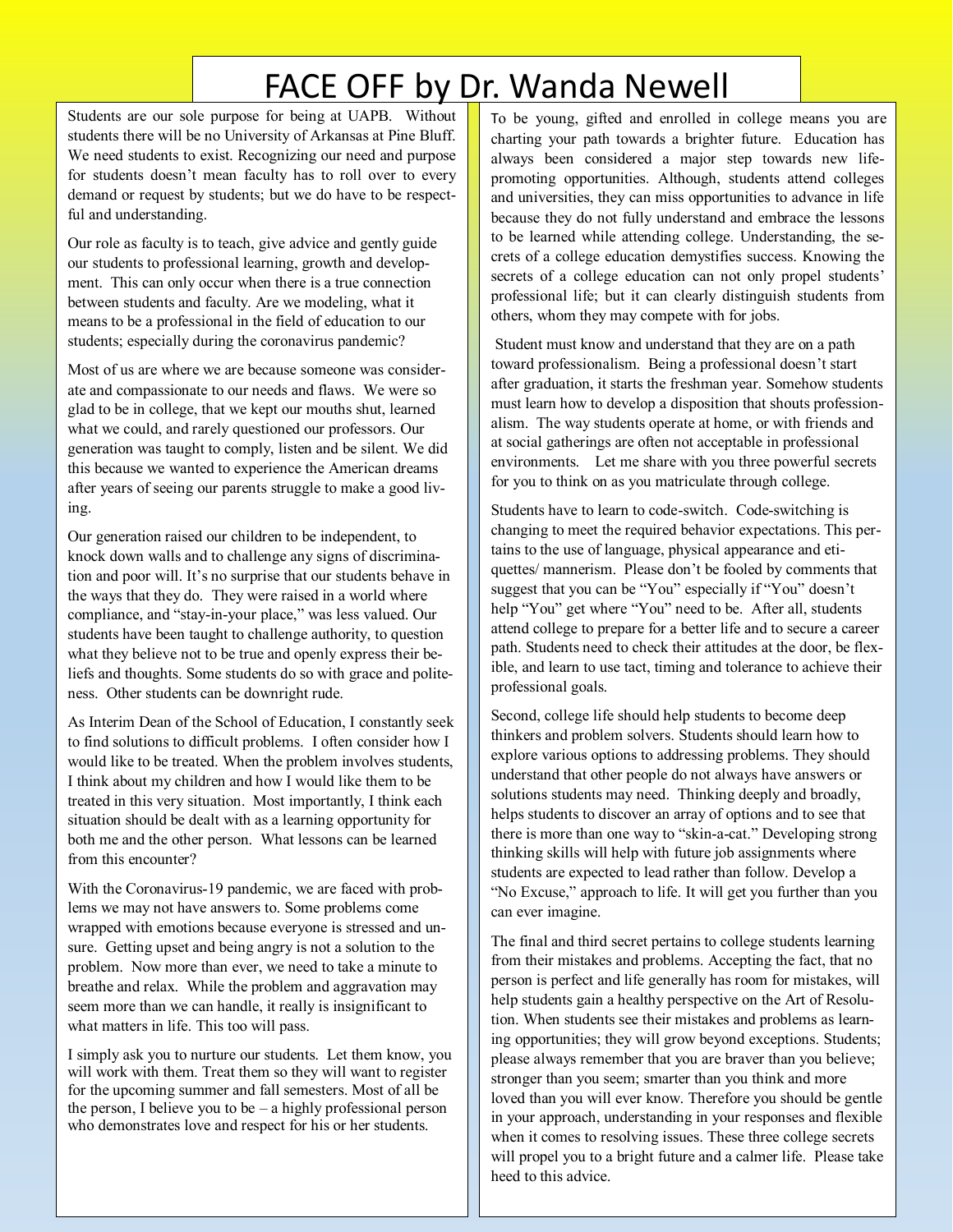#### **University Updates**

#### **Credits/ Refunds for Room and Board**

It has been authorized that the University is going to prorate credits or adjustments to students in residential housing from room and board costs when the residence halls had to close due to the COVID-19 outbreak. Students that are classified as freshman, sophomores, juniors, and non-graduating seniors will receive a credit for costs after March 11, 2020. The credits will be issued after July 1, 2020 and used towards their general account during the upcoming school year. If you are graduating during the spring 2020 semester you will receive a refund for the unused portion of their room and board

and if you have an unpaid balance it will go towards that.

#### **Financial Aid**

**Pay your Tuition Funds- Sign up at gopyt.com and fill out the survey, NO ESSAY REQUIRED, for a chance at \$5000.**

**The Arkansas Geographical Minority Scholarship is now open. Please email [allenm@uapb.edu](mailto:allenm@uapb.edu) or [john](mailto:johnsonli@uapb.edu)[sonli@uapb.edu](mailto:johnsonli@uapb.edu) for an application.**





### **School of Education 2020—2021**

### **Scholarship Recipients**

Henry Webb Alexandria Slater Eugene Garrett Marquesha Avery Braylon Chaffin Sa'Kira Harrison Salena Evans Ma'Driana Hall Deantae Cooper Cameron Tittle Rashaun Newton Rodney Jacques Lorenzo Thompson Caleb Ramsey Denisha Bush Moriah Roath Sha'Nee Hulsey Jallen Johnson Tatiyana Hill Erin Jacks

**Please contact Ms. Johnson @ johnsonli@uapb.edu for Further instructions on how to receive your scholarships!!!!**